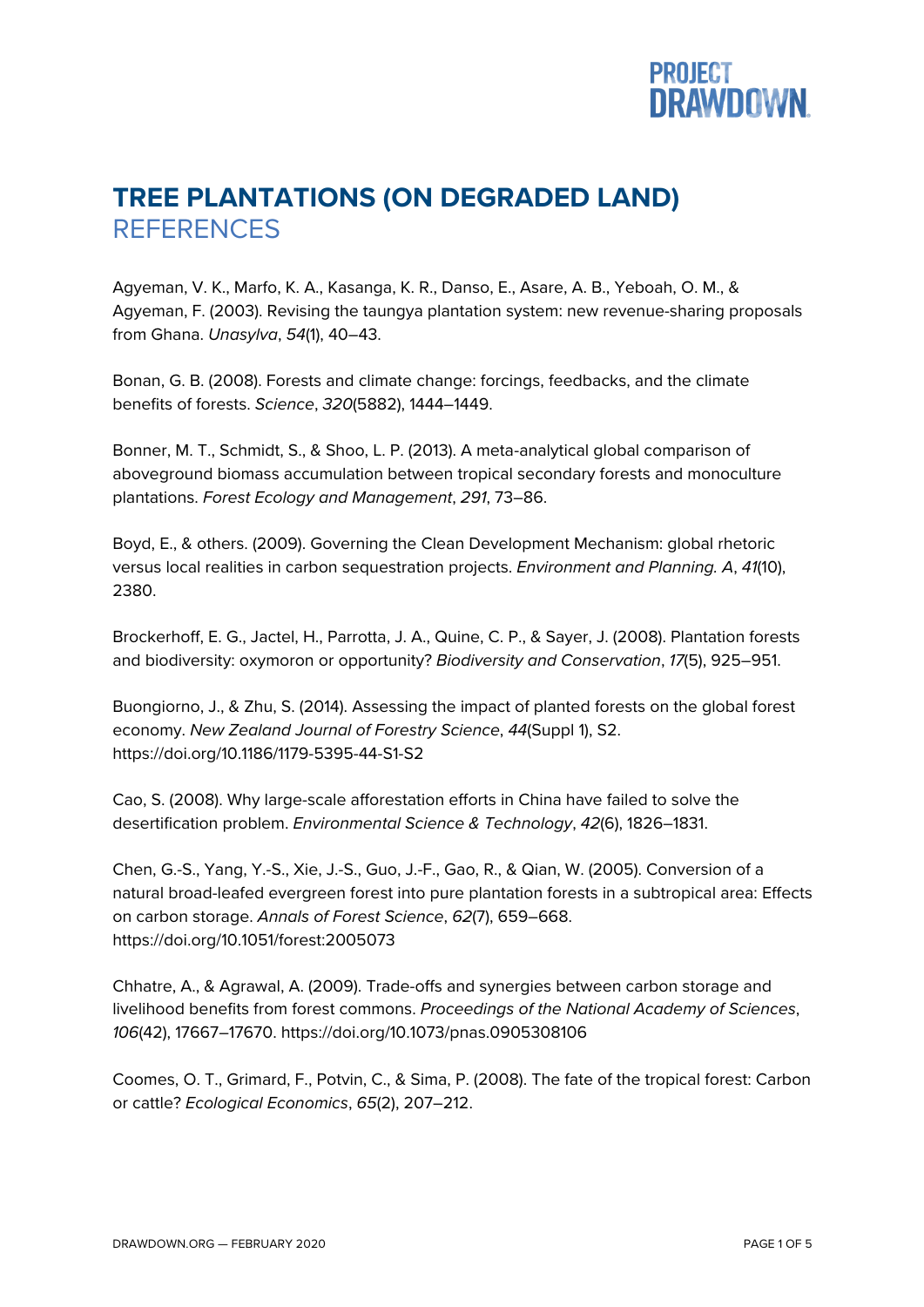Cox, S., Crews, T., & Jackson, W. (2014). From genetics and breeding to agronomy and ecology. *Perennial Crops for Food Security: Proceedings of the FAO Expert Workshop*, 158– 168. Retrieved from https://landinstitute.org/wp-content/uploads/2014/11/PF\_FAO14\_ch12.pdf

Cubbage, F., Mac Donagh, P., Sawinski Júnior, J., Rubilar, R., Donoso, P., Ferreira, A., … Alvarez, J. (2007). Timber investment returns for selected plantations and native forests in South America and the Southern United States. *New Forests*, *33*(3), 237–255. https://doi.org/10.1007/s11056-006-9025-4

Dale, V. H., Joyce, L. A., McNulty, S., Neilson, R. P., Ayres, M. P., Flannigan, M. D., … others. (2001). Climate change and forest disturbances: climate change can affect forests by altering the frequency, intensity, duration, and timing of fire, drought, introduced species, insect and pathogen outbreaks, hurricanes, windstorms, ice storms, or landslides. *BioScience*, *51*(9), 723–734.

Dunne, D. (2018). Mapped: Where 'afforestation' is taking place around the world. Retrieved from CarbonBrief - Clear on Climate website: https://www.carbonbrief.org/mapped-whereafforestation-is-taking-place-around-the-world?

Evans, J. (Ed.). (2009). *Planted forests: uses, impacts, and sustainability*. Wallingford, UK ; Cambridge, MA: Published jointly by Food and Agriculture Organization of the United Nations and Cabi Pub.

FAO. (2010). *Global forest resources assessment 2015: How are the world's forests changing?* Food and Agriculture Organization of the United Nations.

FAO. (2016). Global Forest Resources Assessment 2015. How are the World's Forests Changing? (Second edition) - a-i4793e.pdf. Retrieved October 26, 2016, from http://www.fao.org/3/a-i4793e.pdf

Farley, K. A. (2010). Pathways to forest transition: Local case studies from the Ecuadorian Andes. *Journal of Latin American Geography*, *9*(2), 7–26.

Farley, K. A., Piñeiro, G., Palmer, S. M., Jobbágy, E. G., & Jackson, R. B. (2008). Stream acidification and base cation losses with grassland afforestation. *Water Resources Research*, *44*(7). Retrieved from http://onlinelibrary.wiley.com/doi/10.1029/2007WR006659/full

Gibbs, H. K., Brown, S., Niles, J. O., & Foley, J. A. (2007). Monitoring and estimating tropical forest carbon stocks: making REDD a reality. *Environmental Research Letters*, *2*(4), 045023.

Huang, L., Liu, J., Shao, Q., & Xu, X. (2012). Carbon sequestration by forestation across China: past, present, and future. *Renewable and Sustainable Energy Reviews*, *16*(2), 1291–1299.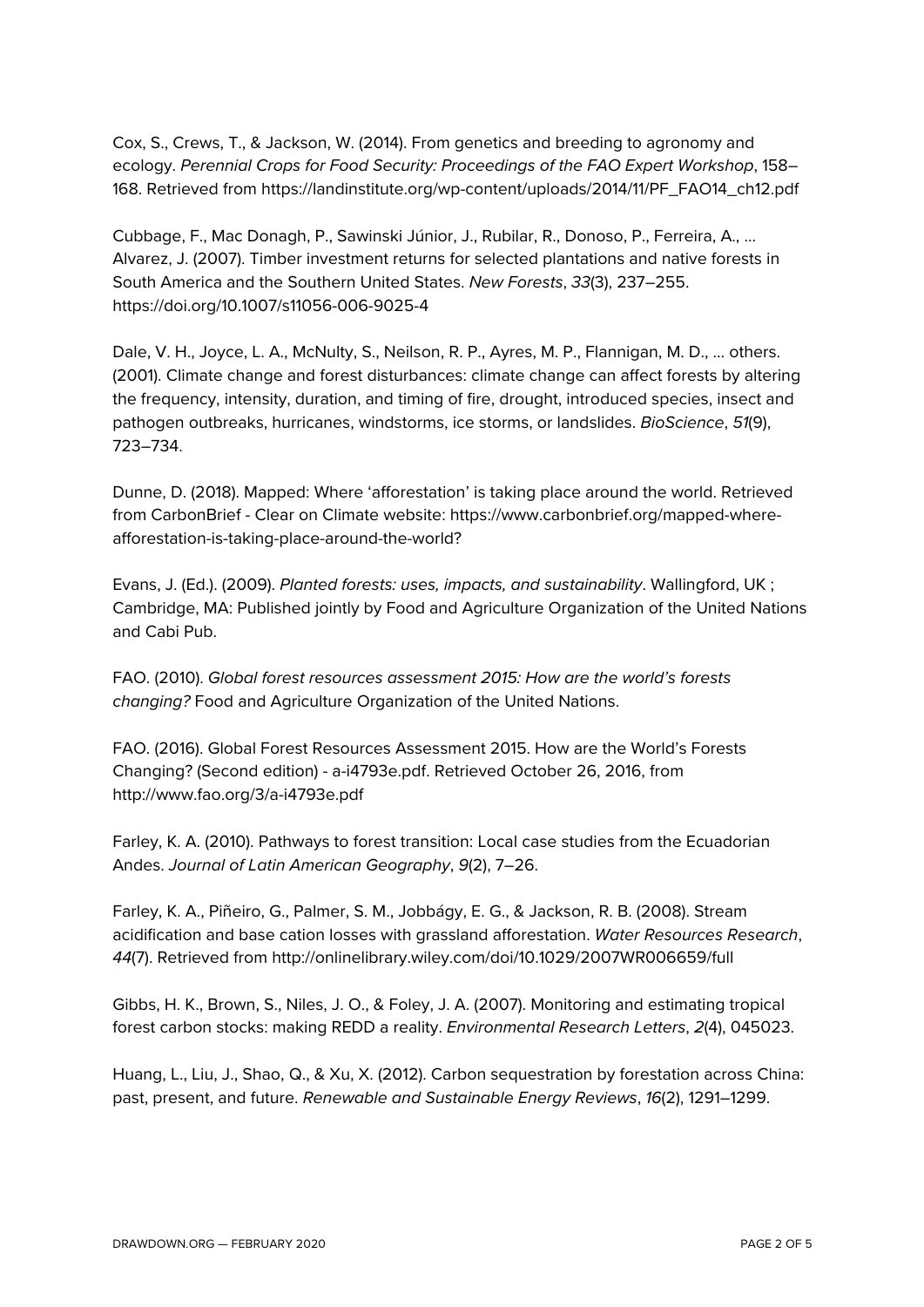Jackson, R. B., Jobbágy, E. G., Avissar, R., Roy, S. B., Barrett, D. J., Cook, C. W., … Murray, B. C. (2005). Trading water for carbon with biological carbon sequestration. *Science*, *310*(5756), 1944–1947.

Jacobson, Michael G., Greene, John L., Straka, Thomas J., Daniels, Steven E., & Kilgore, Michael A. (2009). Influence and Effectiveness of Financial Incentive Programs in Promoting Sustainable Forestry in the South. *Southern Journal of Applied Forestry*, *33*(1), 35–41.

Jobbagy, E. G., & Jackson, R. B. (2004). Groundwater use and salinization with grassland afforestation. *Global Change Biology*, *10*(8), 1299–1312.

Kreidenweis, U., Humpenöder, F., Stevanović, M., Bodirsky, B. L., Kriegler, E., Lotze-Campen, H., & Popp, A. (2016). Afforestation to mitigate climate change: impacts on food prices under consideration of albedo effects. *Environmental Research Letters*, *11*(8), 085001. https://doi.org/10.1088/1748-9326/11/8/085001

Lal, R., Smith, P., Jungkunst, H. F., Mitsch, W. J., Lehmann, J., Nair, P. K. R., … Ravindranath, N. H. (2018). The carbon sequestration potential of terrestrial ecosystems. *Journal of Soil and Water Conservation*, *73*(6), 145A-152A. https://doi.org/10.2489/jswc.73.6.145A

Lamb, D., Erskine, P. D., & Parrotta, J. A. (2005). Restoration of Degraded Tropical Forest Landscapes. *Science*, *310*(5754), 1628–1632. https://doi.org/10.1126/science.1111773

Lambin, E. F., & Meyfroidt, P. (2011). Global land use change, economic globalization, and the looming land scarcity. *Proceedings of the National Academy of Sciences*, *108*(9), 3465–3472.

Liao, C., Luo, Y., Fang, C., & Li, B. (2010). Ecosystem Carbon Stock Influenced by Plantation Practice: Implications for Planting Forests as a Measure of Climate Change Mitigation. *PLoS ONE*, *5*(5), e10867. https://doi.org/10.1371/journal.pone.0010867

Luyssaert, S., Schulze, E.-D., Börner, A., Knohl, A., Hessenmöller, D., Law, B. E., … Grace, J. (2008). Old-growth forests as global carbon sinks. *Nature*, *455*(7210), 213–215. https://doi.org/10.1038/nature07276

Martin, P. A., Newton, A. C., & Bullock, J. M. (2013). Carbon pools recover more quickly than plant biodiversity in tropical secondary forests. *Proc. R. Soc. B*, *280*(1773), 20132236. https://doi.org/10.1098/rspb.2013.2236

McGrath, J. M., & Lobell, D. B. (2013). Regional disparities in the CO2 fertilization effect and implications for crop yields. *Environmental Research Letters*, *8*(1), 014054.

Mengak, M. (2009). Growing Loblolly Pine With Wildlife Food Plots, Hunting Lease Assumptions And Liability Issues. Retrieved October 31, 2016, from http://www2.hcmuaf.edu.vn/data/nmduc/2008\_forest%20proceedings(1).pdf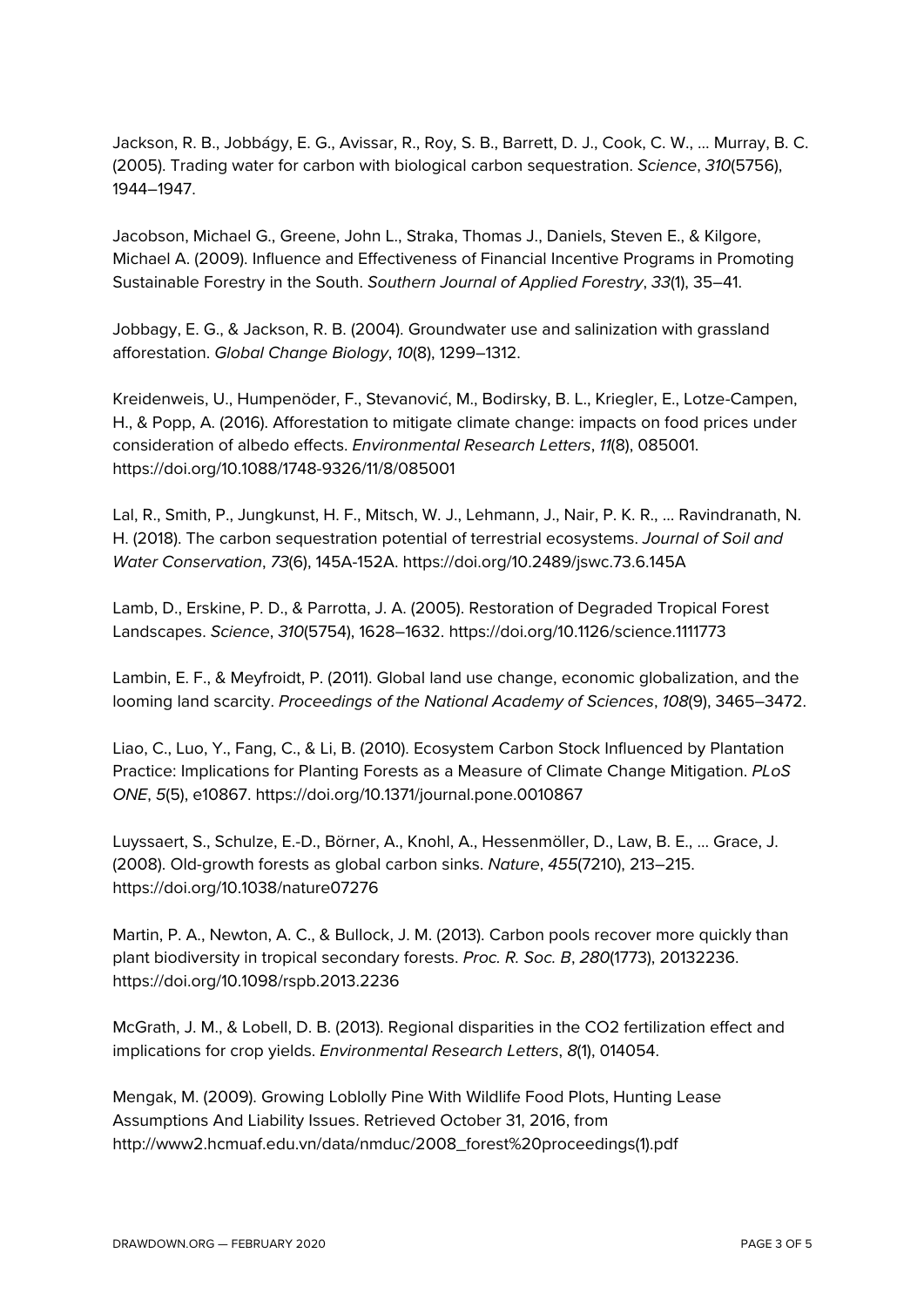Netz, B., Davidson, O., Bosch, P., Dave, R., Meyer, L., & others. (2007). Climate change 2007: Mitigation. Contribution of Working Group III to the Fourth Assessment Report of the Intergovernmental Panel on Climate Change. Summary for Policymakers. *Climate Change 2007: Mitigation. Contribution of Working Group III to the Fourth Assessment Report of the Intergovernmental Panel on Climate Change. Summary for Policymakers.*

Nosetto, M. D., Jobbágy, E. G., & Paruelo, J. M. (2006). Carbon sequestration in semi-arid rangelands: comparison of Pinus ponderosa plantations and grazing exclusion in NW Patagonia. *Journal of Arid Environments*, *67*(1), 142–156.

Oren, R., Ellsworth, D. S., Johnsen, K. H., Phillips, N., Ewers, B. E., Maier, C., … others. (2001). Soil fertility limits carbon sequestration by forest ecosystems in a CO2-enriched atmosphere. *Nature*, *411*(6836), 469–472.

Paquette, A., & Messier, C. (2009). The role of plantations in managing the world's forests in the Anthropocene. *Frontiers in Ecology and the Environment*, *8*(1), 27–34.

Ravindranath, N. H., Somashekhar, B. S., & Murthy, I. K. (2008). Forest conservation, afforestation and reforestation in India: implications for forest carbon stocks. *Current Science*, *95*(2), 216–222.

Rudel, T. K. (2009). Tree farms: driving forces and regional patterns in the global expansion of forest plantations. *Land Use Policy*, *26*(3), 545–550.

Schirmer, J., & Bull, L. (2014). Assessing the likelihood of widespread landholder adoption of afforestation and reforestation projects. *Global Environmental Change*, *24*, 306–320.

Schneider, T., Pohnan, E., & others. (2012). Assessing Rainforestation: the social and ecological effects of smallholder-based native species reforestation in the Philippines. *Tropical Resources: Bulletin of the Yale Tropical Resources Institute*, *31*, 78–85.

Smith, P. (2014). *Climate Change 2014 Mitigation of Climate Change: Working Group III Contribution to the Fifth Assessment Report of the Intergovernmental Panel on Climate Change*. https://doi.org/10.1017/CBO9781107415416

Sohngen, B., & Mendelsohn, R. (2003). An optimal control model of forest carbon sequestration. *American Journal of Agricultural Economics*, *85*(2), 448–457.

Thomas, S., Dargusch, P., Harrison, S., & Herbohn, J. (2010). Why are there so few afforestation and reforestation Clean Development Mechanism projects? *Land Use Policy*, *27*(3), 880–887.

Thornley, J. H. M., & Cannell, M. G. R. (2000). Managing forests for wood yield and carbon storage: a theoretical study. *Tree Physiology*, *20*(7), 477–484. https://doi.org/10.1093/treephys/20.7.477